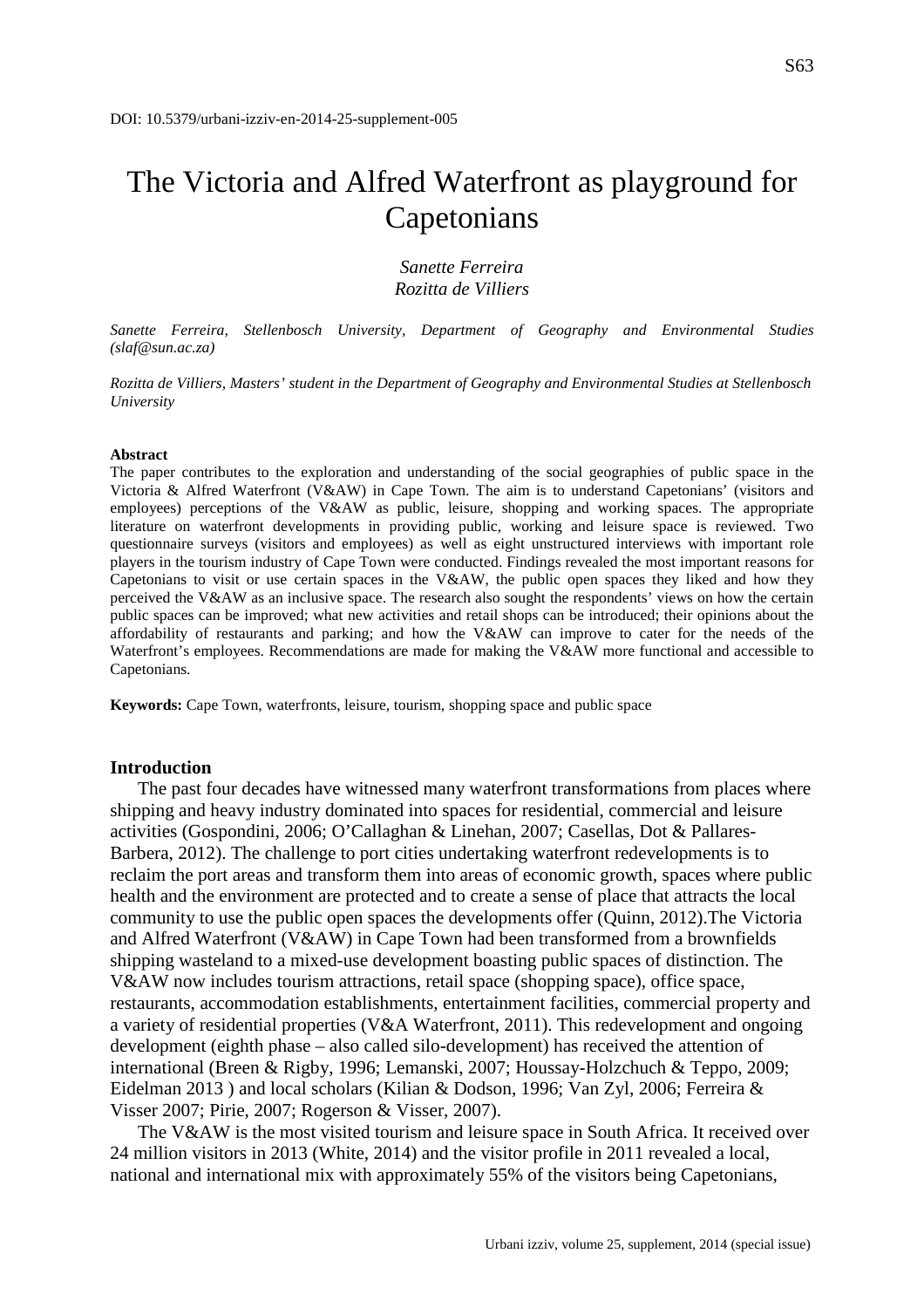29% foreign and 16% South African visitors from beyond the boundaries of the Cape Town metropolitan area (Cole, 2014). The V&AW is not only a key destination for domestic visitors to Cape Town as it is also a popular site for the leisure activities of Capetonians (Rogerson & Visser, 2007).

The original purpose of the development was to transform the former harbour area into a safe public space that would be commercially viable and would reconnect the harbour with the city centre (Birkby, 1998). Other objectives of the redevelopment were to generate employment and to develop the public spaces in the V&AW in a way that locals would feel welcome to visit these leisure spaces. Access has often been a key concern of critics of waterfront developments (Lehrer & Laidley, 2008). In the first years of the V&AW's redevelopment, it was predominately "a white man's playground" but the V&AW has since expanded its appeal to include at least lower-middle-class cohorts and, on occasion, even the poor (Ferreira & Visser, 2007). However, "whatever the critics might say, anyone with Levi's jeans, T-shirt, and good sneakers is welcome at the V&AW" (Ferreira & Visser, 2007: 241). Access to (and some aspects of the consumption of) the redeveloped space (as opposed to full participation) is not nearly as exclusionary as critics would lead one to believe about waterfronts, if not generally, then certainly the V&AW (Ferreira & Visser, 2007). The V&AW employs a wide variety of staff in various business categories and with different skills levels, who work there daily and often spend their lunch hours shopping or at leisure in a variety of public open spaces. From a spatial perspective, it is false to argue that the V&AW is inaccessible regarding its physical location as the V&AW is one of the most accessible locations in Cape Town and well serviced by both private and public transport. However, some local visitors perceive the V&AW to be a tourist trap aimed at high-income earners and international visitors. Although many local visitors have an emotional connection with the property, they do not necessarily make it their shopping destination of choice (Houssay-Holzchuch & Teppo, 2009). The V&AW consists of a variety of public spaces but Capetonians do not find all to be functional and some have no reason to visit the V&AW. The V&AW regeneration was primarily investment led and while a part of the old commercial port was converted into an upmarket mixed-use development, some Capetonians perceived it as a playground for high- income earners. Against these criticisms of the exclusiveness and expensiveness of the V&AW, the overarching aim of the research reported here was to investigate, understand and evaluate the perceptions Capetonians have on the leisure, recreation, shopping and working spaces of the V&AW. First, we review the appropriate theory on waterfront developments in port cities regarding their role as public, work and leisure spaces. Second, we explain the mixed-method research approach which includes a spatial analysis of land use in the V&AW; two questionnaire surveys (Capetonians who visit the V&AW and employees in different business sectors at the V&AW) to determine the perceptions of these groups of individuals about certain spaces at the V&AW; and unstructured interviews with important role players in the tourism industry of Cape Town, to detect their views on these spaces. Third, findings are presented and interpreted. Last, the main findings are discussed and synthesised and conclusions are drawn.

# **Public space in waterfront cities**

Public spaces are a fundamental feature of cities and are generally owned and managed by public agencies. Areas to which the public has access (such as roads, streets, lanes, parks, squares and bridges) make up the 'public realm'. This includes the publicly accessible space between buildings, along with the spaces and the buildings or other structures that enclose them (Dublin City Council, 2011). Public spaces are often viewed as empty or residual spaces – areas between buildings and open to all forms of public use. Public spaces are "breathing zones built into the heart of the city" (Nikitini, 2011, p.21). Today, a variety of semi-public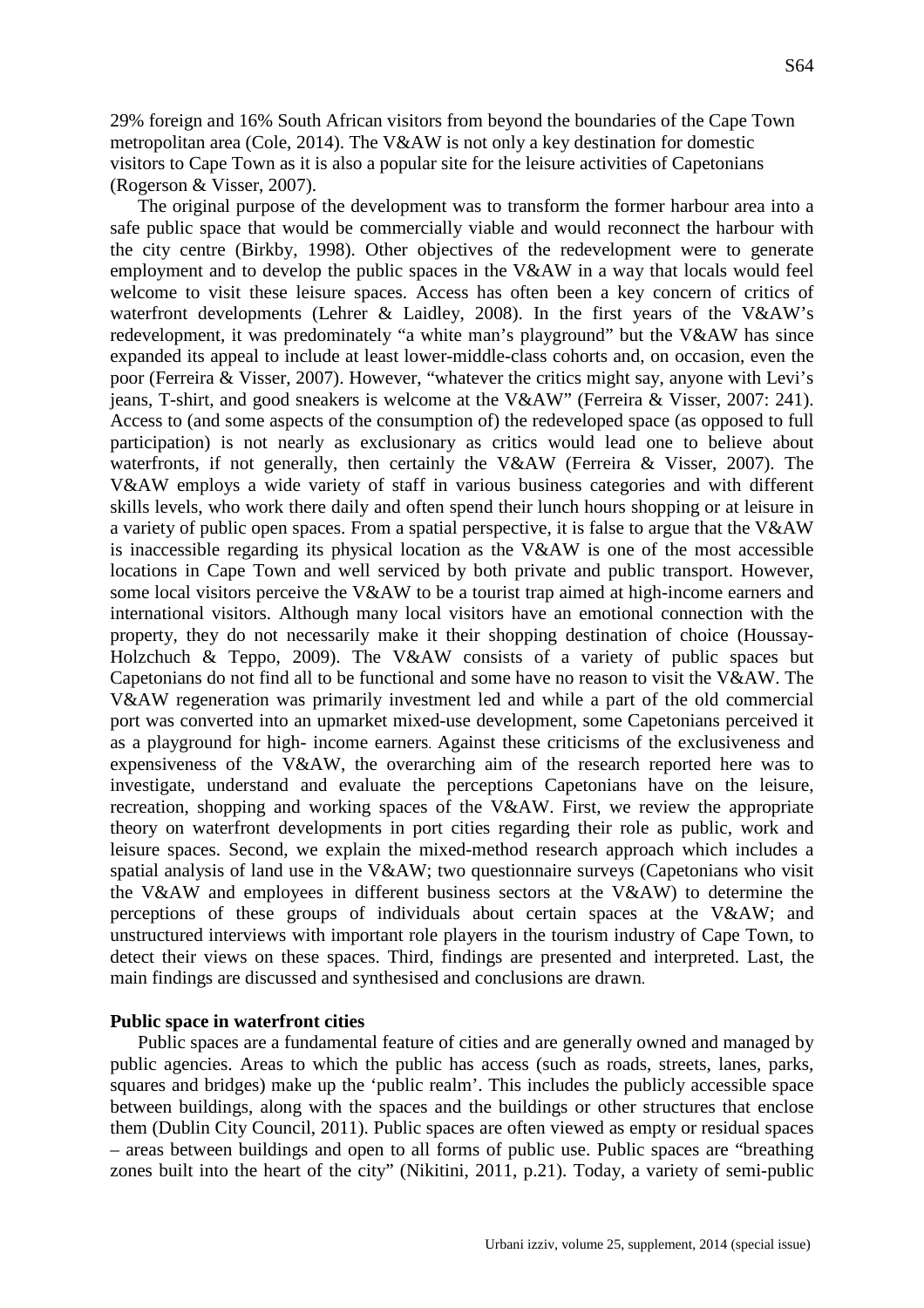spaces are managed by private-public partnerships – this questions the concept of public spaces – as spaces accessible to the public (Tonnelat, 2010). The use of public spaces varies with the community which they serve. In some societies public spaces are used for leisure activities (drinking coffee or wine at a street cafe) and in developing countries, some of the citizens live in informal settlements and use these open spaces for socialising or informal markets (Nikitin, 2011). *Ideally, public spaces are open spaces shared by the whole community, spaces that are open to all without discrimination (Nikitin 2011). Moreover, they* are spaces that can be shared by all, spaces for informal socialising or meetings, places where people can come and go freely (Cattel et al., 2008). Public spaces contribute to continuity of urban environments as they are often a link between buildings and neighbourhoods. They are a fundamental factor in encouraging social cohesion among communities. They are spaces where people meet; human interaction takes place; and they form a constructive part of the image of cities. Public spaces are often designed to showcase the historical and cultural landscapes as well as the natural surroundings of cities. Main public spaces usually act as gateways to cities by attracting investors and tourists and they are used to project a positive image of a city (Madanipour, 2004). Unfortunately, because of declining central areas of some cities, the lives of users of these spaces are at risk and in some cases users of these spaces can be 'othered' (Young 1995). Amin (2006) posits a positive view of these spaces in urban areas by considering them as sites of association and as "sites of civic promise" (Amin, 2006: 1020).Typically, waterfront developments are regarded as shared space about which different groups often hold highly contrasting views (Hoyle, 1995, 2002). Different users of public spaces attain a sense of well-being for different reasons. Social interaction in spaces can provide relief from daily routines, give sustenance for people's sense of community, offer opportunities for sustaining bonding ties or making bridges, positively influence tolerance and raise people's spirits. These spaces represent sites for socialising and face-to-face interaction, and at the same time their quality is commonly perceived to be a measure of the quality of urban life (Cattel et al., 2008). Cattel et al. (2008, p. 544) see public spaces as: "Places of escape; social interaction; vibrant social arenas; inter-ethnic interaction and understanding." Local-community perspectives on waterfront developments are often rather different from those of developers, politicians, planners, port authorities and environmentalists. In the case study reported here the perceptions of local Capetonians of the V&AW are analysed.

# **V&AW in Cape Town: A place for work, shopping and leisure** *Study area*

The re-establishment of physical links between Cape Town and its waterfront has created a quality environment: a desirable place to work, live and play as well as giving Capetonians pride. "It has exceeded all expectations, and it has earned its place as South Africa's most visited destination" (Van Zyl 2006, p. 2). The V&AW is located on the edge of Cape Town's harbour and in relative proximity to the iconic Table Mountain, Robben Island, Cape Town Stadium and the Cape Town International Convention Centre (CTICC) (Figure 1). The V&AW borders the central business district (CBD), Greenpoint, Duncan Dock, the Atlantic Ocean and Granger Bay. For the purposes of this study, the marine residential apartments situated in the Marina Basin are excluded. The surface area of the V&AW is 604, 000m² which includes 46, 000m<sup>2</sup> of retail, 130, 000m<sup>2</sup> office, 7, 000m<sup>2</sup> entertainment, 13, 000m<sup>2</sup> museums, 250, 000m² residential and 98, 000m² fishing industry space as well as public space (V&AW, 2013). The latter public space includes a variety of 'precincts' of which ten are used for outside events and exhibitions areas, another six are used as promotional courts and are situated inside the Victoria Wharf Shopping Centre. The study concentrates on eight 'open air' public spaces and their uses (Table 1). Other public areas at the V&AW include the newly established boardwalk – built along the Granger Bay beach area with viewing points and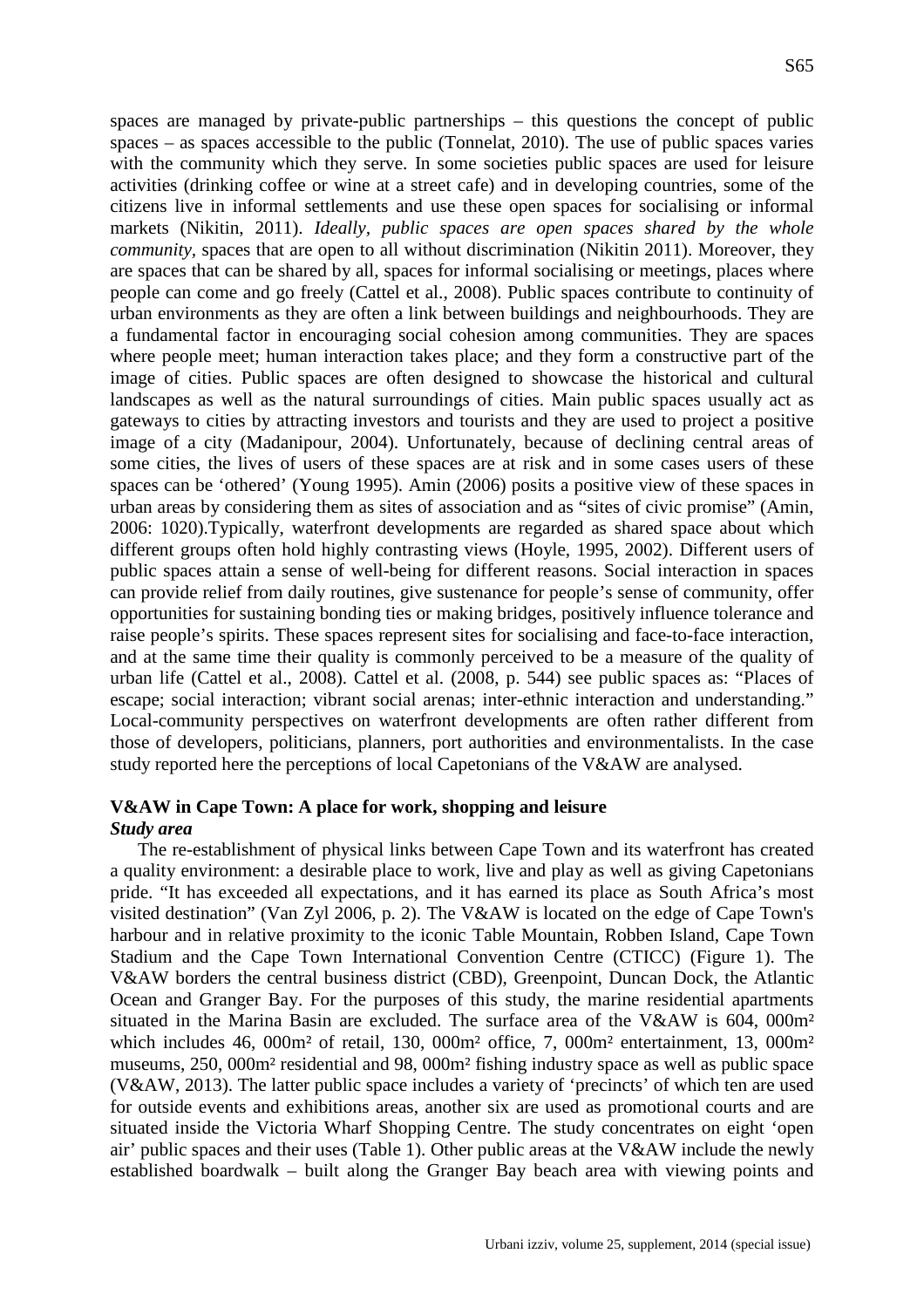benches, and two jogging routes (2.5 and 5km). In the Clock Tower precinct (Silo Square) a cruise liner terminal and jetty are planned to be completed in 2016. In 2012 the V&AW had 649 tenants employing 16, 764 people directly (permanent and temporary staff) (Standish et al, 2013).



Figure 1: The V&AW in its urban context.

Table 1: Open-air public spaces at the V&AW.

# **Amphitheatre**

The amphitheatre consists of 123 m² of covered stage surrounded by concrete seating. The area has capacity for 2,000 seated spectators and 5,000 standing. The area is used to host a variety of live performances, media events and interactive promotions. The amphitheatre also hosts a 5.36m-wide x 2.88m-high LED daylight screen with a 160-degree view used to display specific messages aimed at visitors.

## **Pier-head**

This is a 25m² area is situated on the historical harbour which was part of the first development of the V&AW.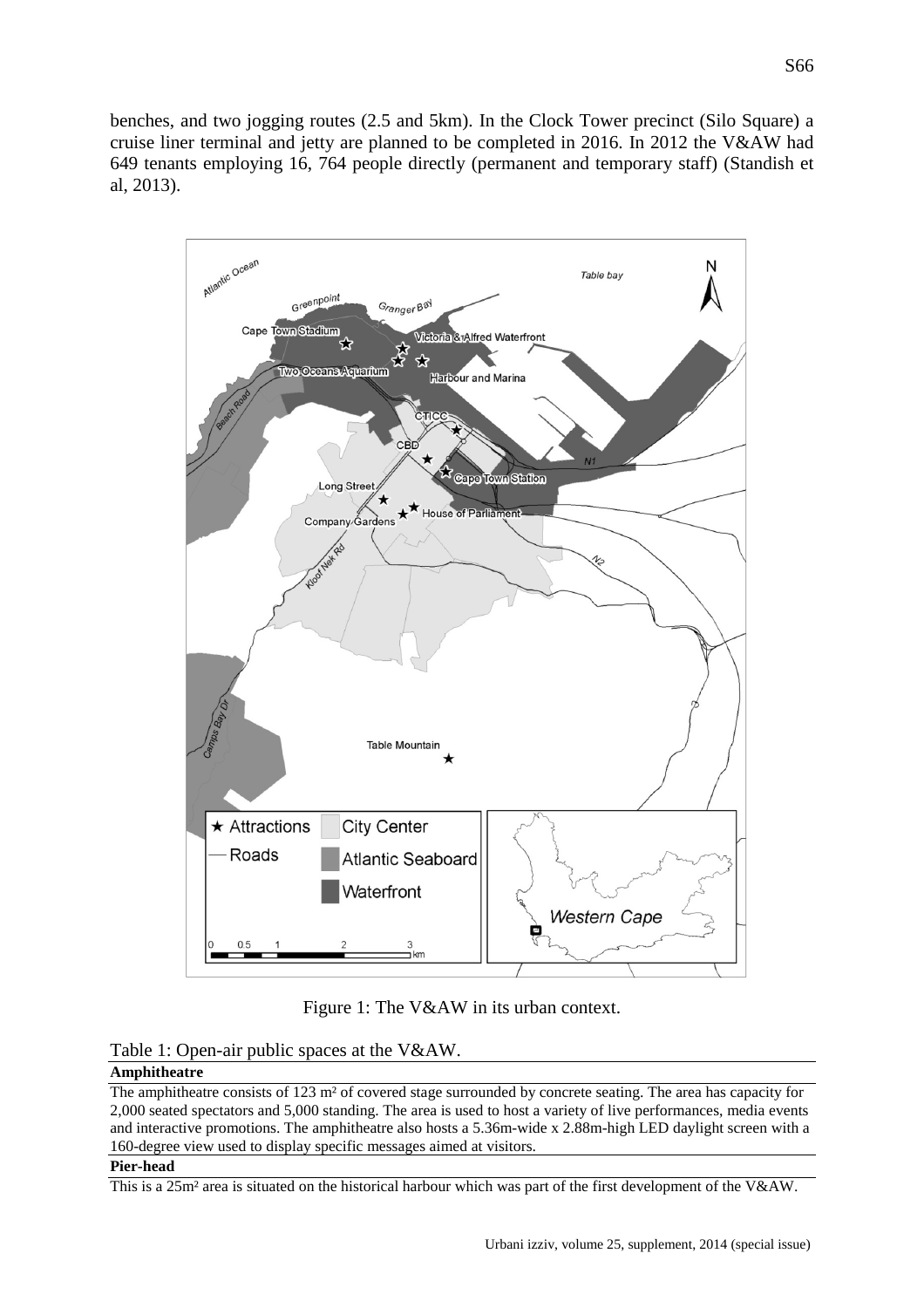The area includes a small amphitheatre and is used to host small public events and as a viewing point for marine activities on Quay 5 and Jetty 1 (e.g. Volvo Ocean Yacht Race, Red bull Flugtag, etc.).

#### **North Wharf**

This 1,123m² quayside area is situated in the Marina Basin. It is a multipurpose space for hosting a wide variety of events given its proximity to the Marina Basin. Previous events include the Blessing of the Portuguese fishing fleet, dragon-boat races, Cape Town Boat Show, a Summer Concert series and Aqua Opera (the event consisted of a stage floating the Marina Basin and supported by a 2,000-seater pavilion on North Wharf.

## **Croquet Lawn**

Situated at Portswood on top of the Ulundi Parking Garage. The area consists of 800m² of lawn and is used for private and public events with great consideration for the well-being of the lawn. Public events include croquet. During the coming festive season (2014/15) the area is earmarked to host an open-air theatre for showing movies to general public under the stars.

#### **Historic Tunnel**

Situated at Portswood Ridge and only used for small private functions. The area was originally an open tunnel cut through the ridge to transport rock in cocopans from the current Marina Basin area to the Breakwater, during the latter's construction in 1860. The tunnel was later covered for use as an air-raid shelter during World War II but luckily never used for this purpose. The area was later used as a small winery, Flagstone Wines, and then for additional brewing space for Ferryman's Brewery.

#### **Breakwater Boulevard Site**

The area consists of lawn situated between the Breakwater Parking Garage and Granger Bay beach area. The area is 1,000m² in size and used for private events and functions. An international company recently used the site to host a recruitment drive.

#### **Clocktower Square**

Situated in the Clock Tower precinct, the square is used to host a variety of private and public events and functions. Previous uses of this area include a viewing area for the 2010 FIFA Soccer World Cup, vehicle launches, charity events and children's entertainment. The space is currently divided in two. One site is occupied by Moyo Restaurant and its semi-permanent informal food market called a "souk". The other half is used to host a variety of events, such as the Chelsea Flower Show exhibition in September 2013.

#### **Market Square**

Situated in the heart of the V&AW, adjacent to the amphitheatre and children's play area. The area is currently the semi-permanent home to the Cape Wheel but it use to host a variety of public and private events, e.g. Volvo Yacht Race exhibition, beach volleyball, children's events, Wine Festival, Khoi Fish Festival and even a haunted house. The central location of this area makes it very accessible to the public and therefore popular with event organisers.

### **Nobel Square**

Named after the four South African Nobel Peace prize winners, Albert Luthuli, Desmond Tutu, FW de Klerk and Nelson Mandela. The small square situated between the Market on the Wharf and the V&A Hotel have spectacular views of Table Mountain and the Alfred Basin. The square is usually used for small cultural events related to the Nobel Laureates.

#### **Amsterdam Site**

The remains of the Amsterdam Battery have been found on this site and date from the same period as the Chavonnes Battery. V&A management decided to cover the remains to protect the area until they have the resources to do proper excavations. The concrete slate adjacent to the Battery is used for a variety of public and private events, e.g. 2010 FIFA Soccer World Cup viewing area, extreme skateboarding events, and parking for large busses, film crews and overflow parking for the Cape Town International Convention Centre (Moolman, 2013).

Note: The location of each of these public spaces is shown in Figure 2.

The richness and variety of public open spaces at the V&AW provides a real world stage for local Capetonians to interact, leisure and enjoy some 'breathing space' between the ocean and the city. In the next section the mixed method research approach is explained.

## **Research methods**

The first step was to review the appropriate literature on waterfront developments and public open spaces as well as the transformation of the V&AW from 'port to playground' – a redevelopment of redundant dockyards to a world-class waterfront development providing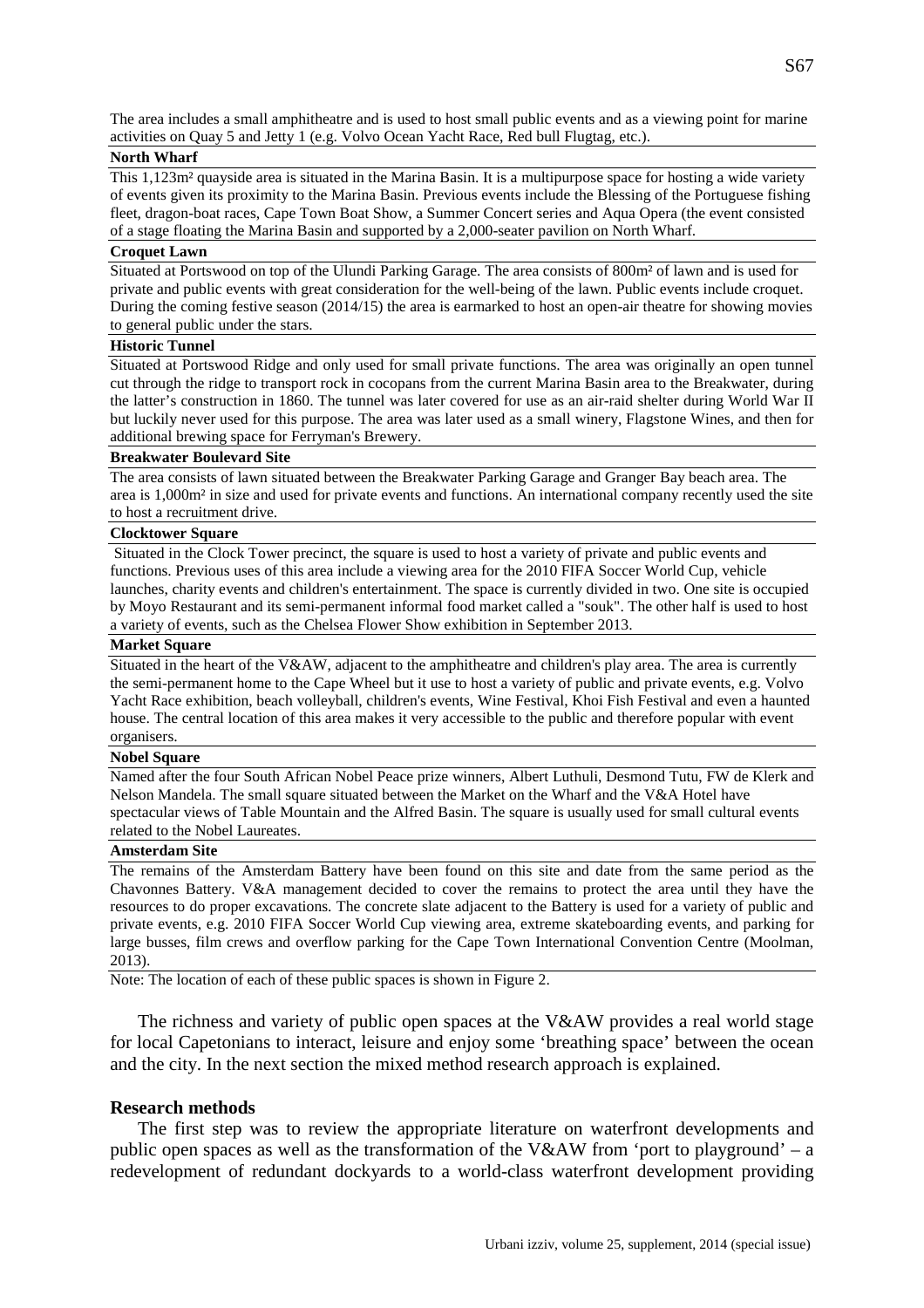public, working and leisure spaces. The second step was the administering of two questionnaire surveys, one of local Capetonian visitors to the V&AW and the second among employees working for companies located in the V&AW in different sectors on three employment levels. The visitor questionnaire included three sections on V&AW-specific information (14 questions), geographical information (six questions) and biographical information (three questions). The fourteen questions in the first section enquired about primary reasons for visiting the V&AW; types of business and leisure activities; duration of stay; sleepovers at hotels in the V&AW; favourite parts of the V&AW; favourite public spaces; uses of public spaces; special memories of certain spaces; with whom they spent time at the V&AW; and suggestions for improving the V&AW. The six questions in the second section elicited information about where the respondents live, where they are employed, where they do their monthly and daily convenience shopping, the name of their favourite shopping centre and where they engage in leisure activities. The last section asked questions on gender, age and whether the respondents had children. The employee questionnaire asked the same questions posed to visitors but added a section on employment information enquiring about sector of employment, employment level, number of years worked in the V&AW, time away from office during working hours (spent in other activities at V&AW) and time spent at V&AW outside working hours (before work, during lunch break, after hours).



Figure 2: Land uses and public open spaces in the V&AW.

Within the constraints of time and funds, a convenience sampling approach with a target quota of at least 150 completed questionnaires for each subgroup was followed. The two questionnaires were distributed differently. The employee questionnaire survey used a stratified approach. All employees at the V&AW were divided into business sectors and according to the relative proportion (percentage) of the total employment population (e.g. if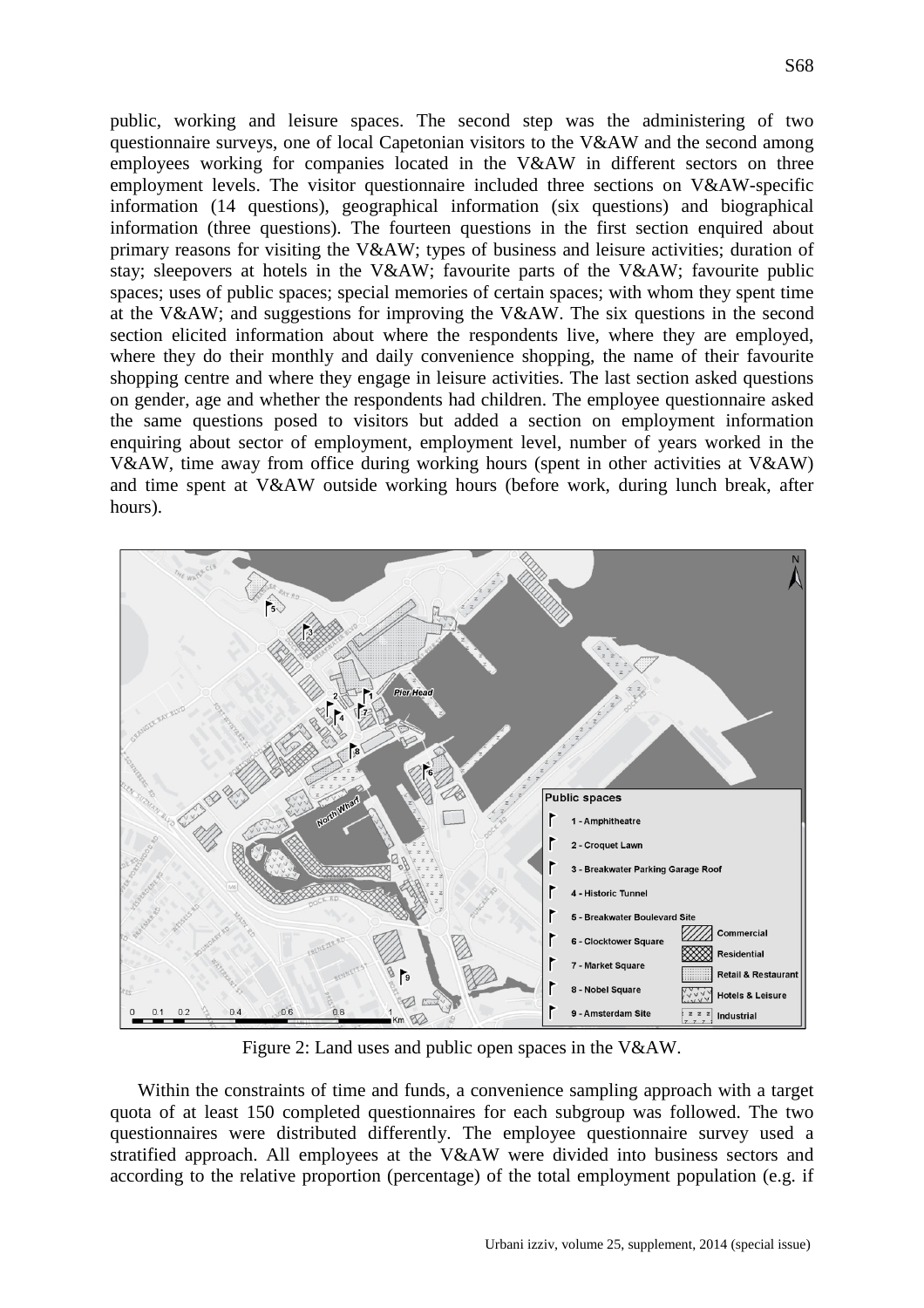retail jobs represented 41% of total employment at the V&AW, then 41% of the total respondents in this sub group has to come from the retail sector). Employee respondents were further stratified into three groups: senior managers (or business owners), middle management and frontline staff. Distribution of questionnaires took place by contacting every company individually by e-mail and those willing to take part in the project were given questionnaires and their human resource managers asked to distribute them to employees in a specific category. Completed questionnaires were collected later. Over 600 questionnaires were distributed to this group before the quota of 150 completed questionnaires was reached. For the visitor respondents email addresses were distilled from the V&AW Company's database of visitors. To ensure that respondents were included from high-, middle- and lowincome suburbs, the selection process purposely included respondents from a wide geographical spread. The visitor questionnaires were distributed in three ways: online by inviting people through social media (Facebook); direct email correspondence; and hard copies per hand. This was done over a period of three months with continuous follow-ups, reposting of the link to the questionnaire and repeated requests for invitees to respond. Visitors to the V&AW who were personally known to the researchers were not asked to participate. A total of 150 completed questionnaires were received. The third step in data collection process was the conducting of unstructured interviews with eight important role players in the tourism industry of Cape Town.

# *Profiles of respondent groups (visitors and employees)*

The gender profile of the visitor respondents is 66% female and 34% male whereas the employee profile shows a greater male (39%) representation than that of visitors (Figure 3a). The majority of respondents (41%) are between the ages of 25 and 35 years old, with another 38% between the ages of 36 and 45 years and the rest of the respondents were older than 45 (Figure 3b). The employees represent different business sectors (Figure 4) of which most are in the commercial (including financial, fishing and marina businesses) and retail sectors.



Figure 3a: Gender of respondents.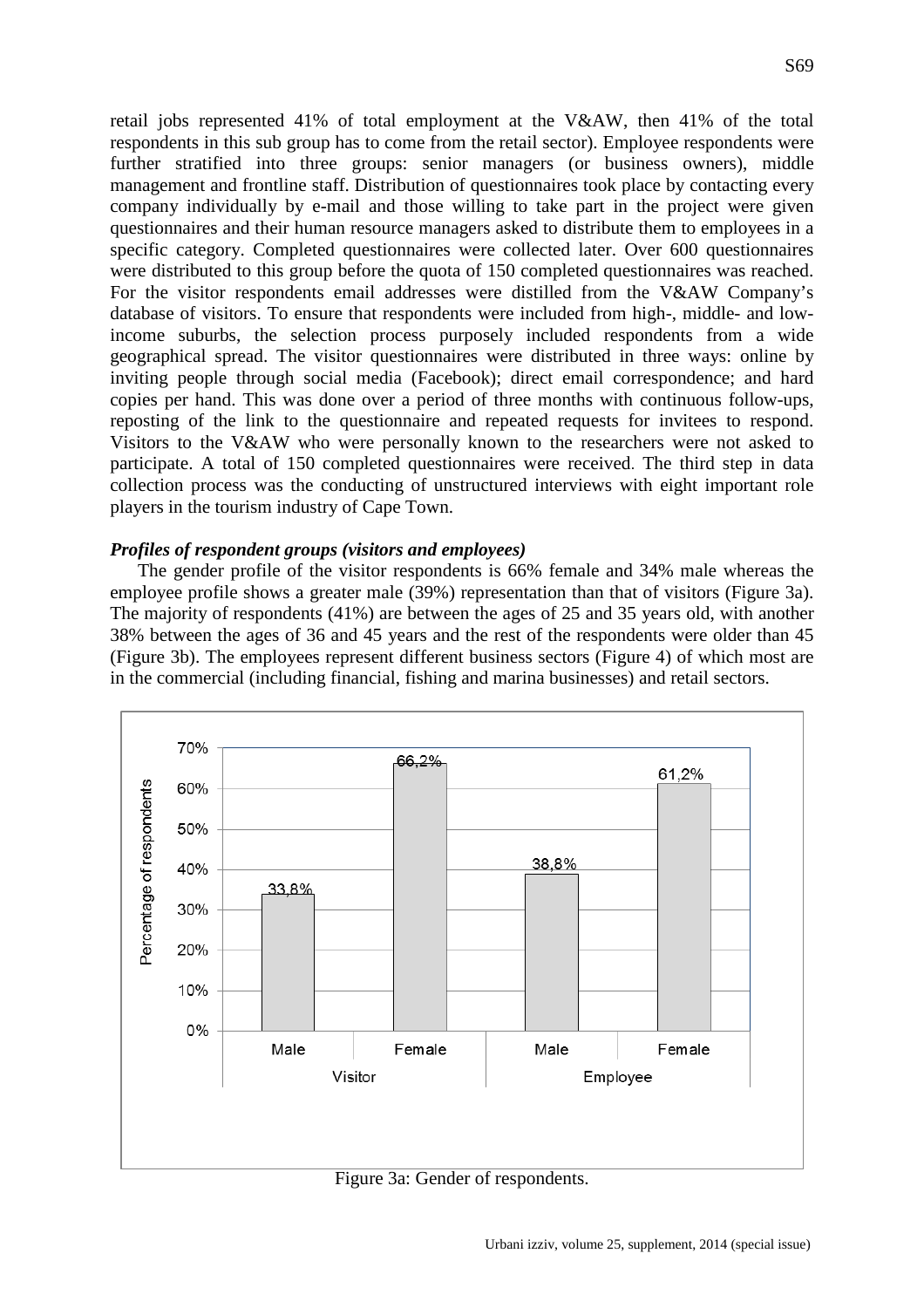

Figure 3b: Age of respondents.



Figure 4: Employee respondents per business sector.

# *The V&AW as a place to visit, work, relax and do shopping*

Many port cities have, over the past three decades, reclaimed their waterfronts and transformed them into areas that contribute to economic growth, provide leisure space for their local communities to mingle with other citizens so contributing to the quality of urban life of these citizens (Robinson, 2012; Quinn, 2012). Following its transformation and redevelopment, the V&AW was assessed to be very exclusive and a "white man's playground" (Lemanski, 2005) and although Ferreira and Visser (2007: 241) counter claimed that the V&AW had expanded its appeal to include "at least lower-middle-class cohorts and, on occasion, even the poor", there are still those who perceive the V&AW as a tourist trap (Dave, 2011). In the following paragraphs the results of two questionnaire surveys are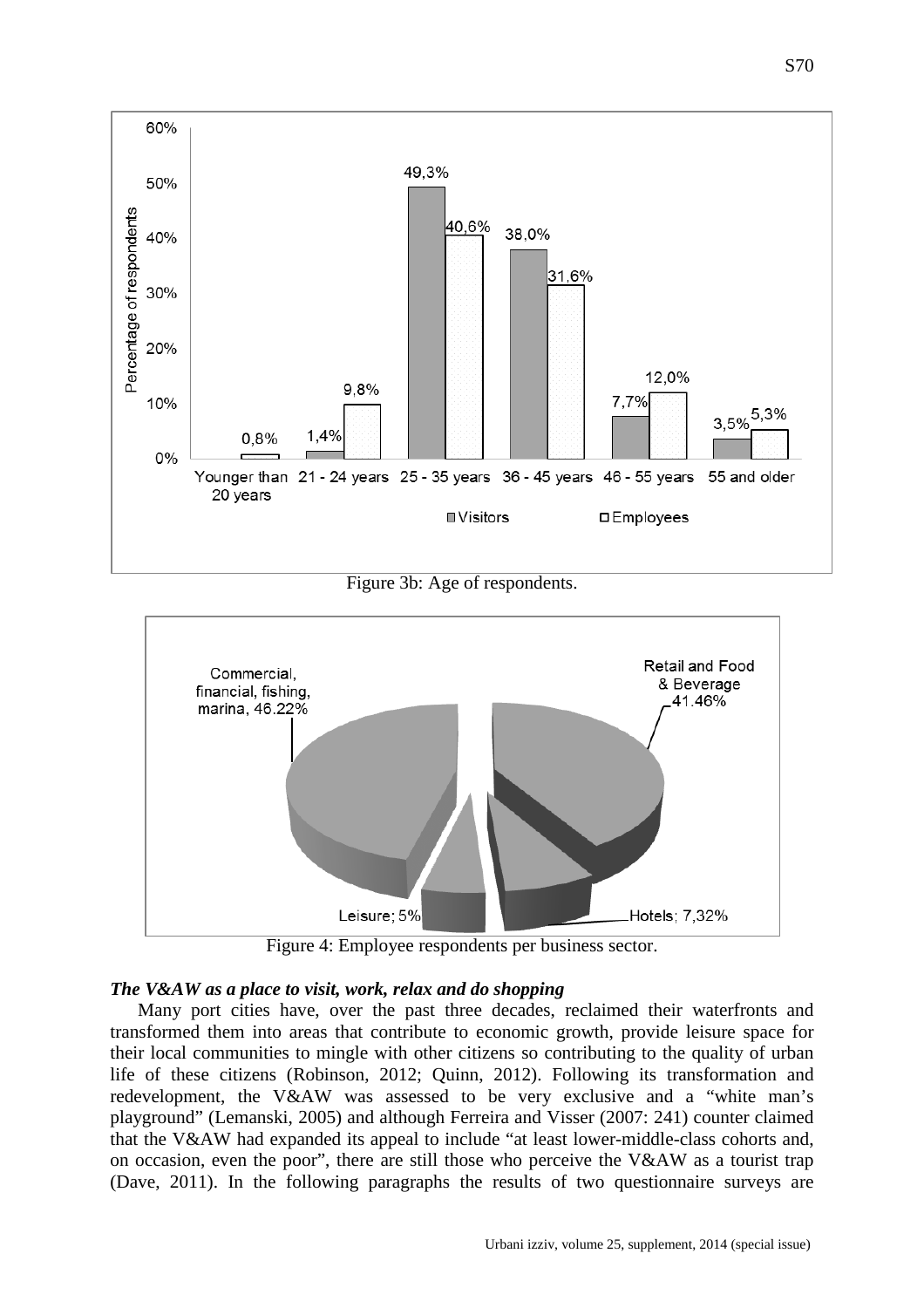examined to uncover how the Capetonian respondents (visitors and employees) think about, view and experience the V&AW.

# *Visitor and employee views on the V&AW*

The V&AW provides locals with a vast array of options for eating out at restaurants, shopping and enjoying entertainment. The visitor respondents indicated that the most important reasons for visiting the V&A are to eat at a restaurant, do shopping or to participate in a leisure activity (Figure 5a). For employees working at the V&AW, shopping, doing business and eating at a restaurant are the most important reasons for visiting the V&AW during their free time (Figure 5b).

Both respondent groups were asked how often they visited the V&AW and for how long. Overall, both groups indicated that they visited the V&AW at least once per month to do shopping, or to visit a restaurant or a coffee shop. Those who visited the V&AW daily stayed for less than an hour and to up to two hours a time, while those who visited the V&AW less frequently stayed longer, e.g. three to four hours or even longer. It appears that those who visit the V&AW for shorter periods may do so for convenience shopping or to have a quick meal, while those visiting for longer most probably do so for leisure purposes. Visitors indicated that they only purchase take away meals at the V&AW once a month, while employees did so once per week. Visitors liked to relax and enjoy the view, whereas employees never did so. The main reason for employee not visiting the V&AW over weekends was that parking is too expensive.

To assess how Capetonians perceive certain areas in the V&AW, respondents were asked to indicate their liking of nine areas (working harbour, shopping mall, craft markets, free entertainment areas, restaurants, hotels, public spaces, coffee shops and scenic views from benches on the quayside). Local visitors responded that they like the shopping mall, followed by the restaurants and free entertainment areas. A very small percentage of the local visitors did not like the craft markets, the working harbour and free entertainment areas. Employees responded that they like scenic views from benches on the quayside, the shopping malls and restaurants. The craft markets, working harbour and free public spaces were not liked by a very small group of employees. It is noteworthy that employees indicated that they do not spend time enjoying the scenic beauty but when asked if the like this feature of V&AW they responded that they liked it most. Members of this group quite likely do not have the time to enjoy the scenic views, yet they find it appealing.

The local visitors and employees were also asked about their liking of seven public spaces in the V&AW, how they interact with each and to suggest how use of public spaces can be improved. Figures 6a and 6b indicate how many of each respondent group respectively liked or did not like the seven public spaces (Amphitheatre, Market Square, Clock Tower Square, Nobel Square, Food Court, Pier Head and North Wharf).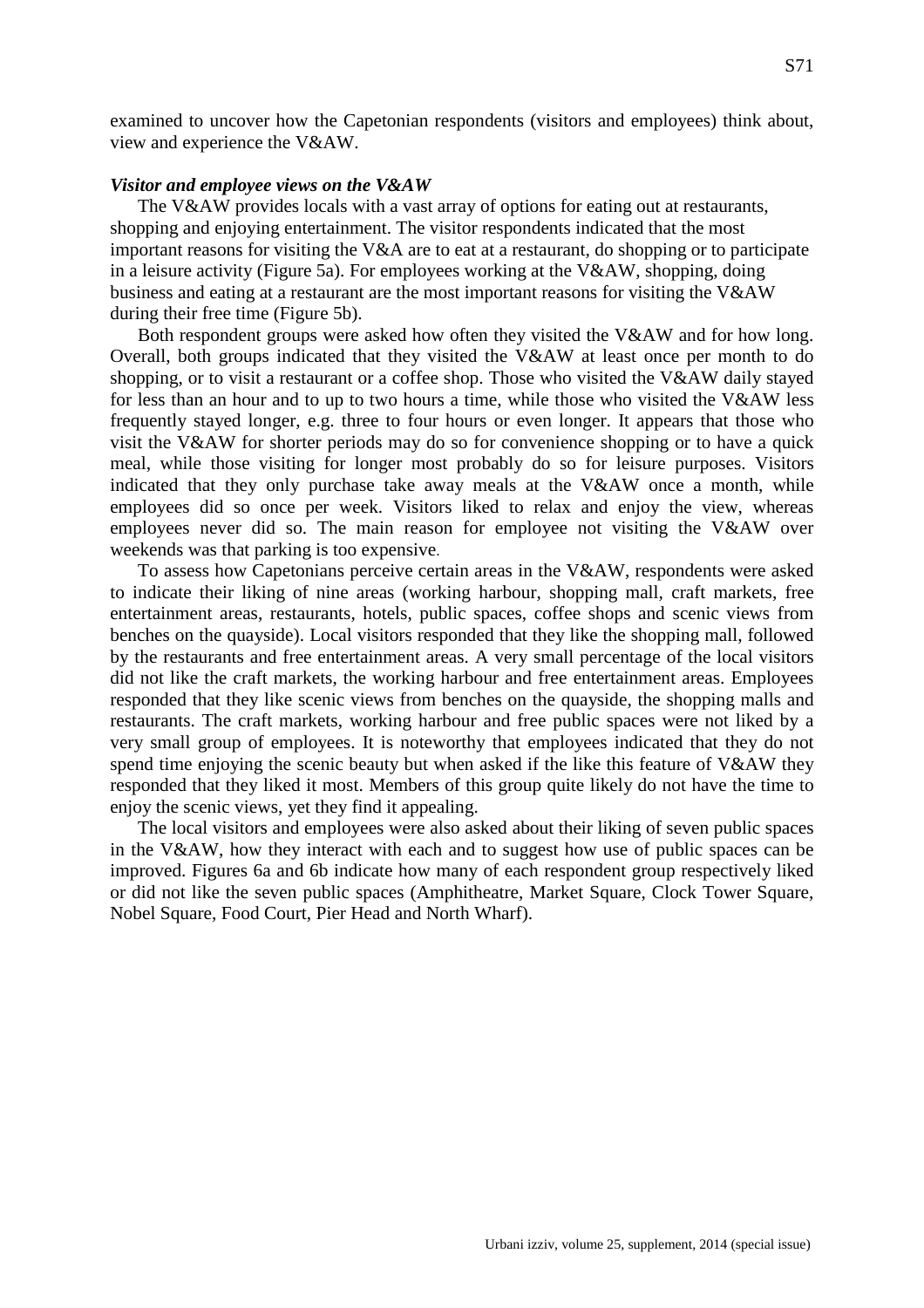





Figure 5b: Reasons why V&AW employees visit the Waterfront during their free time.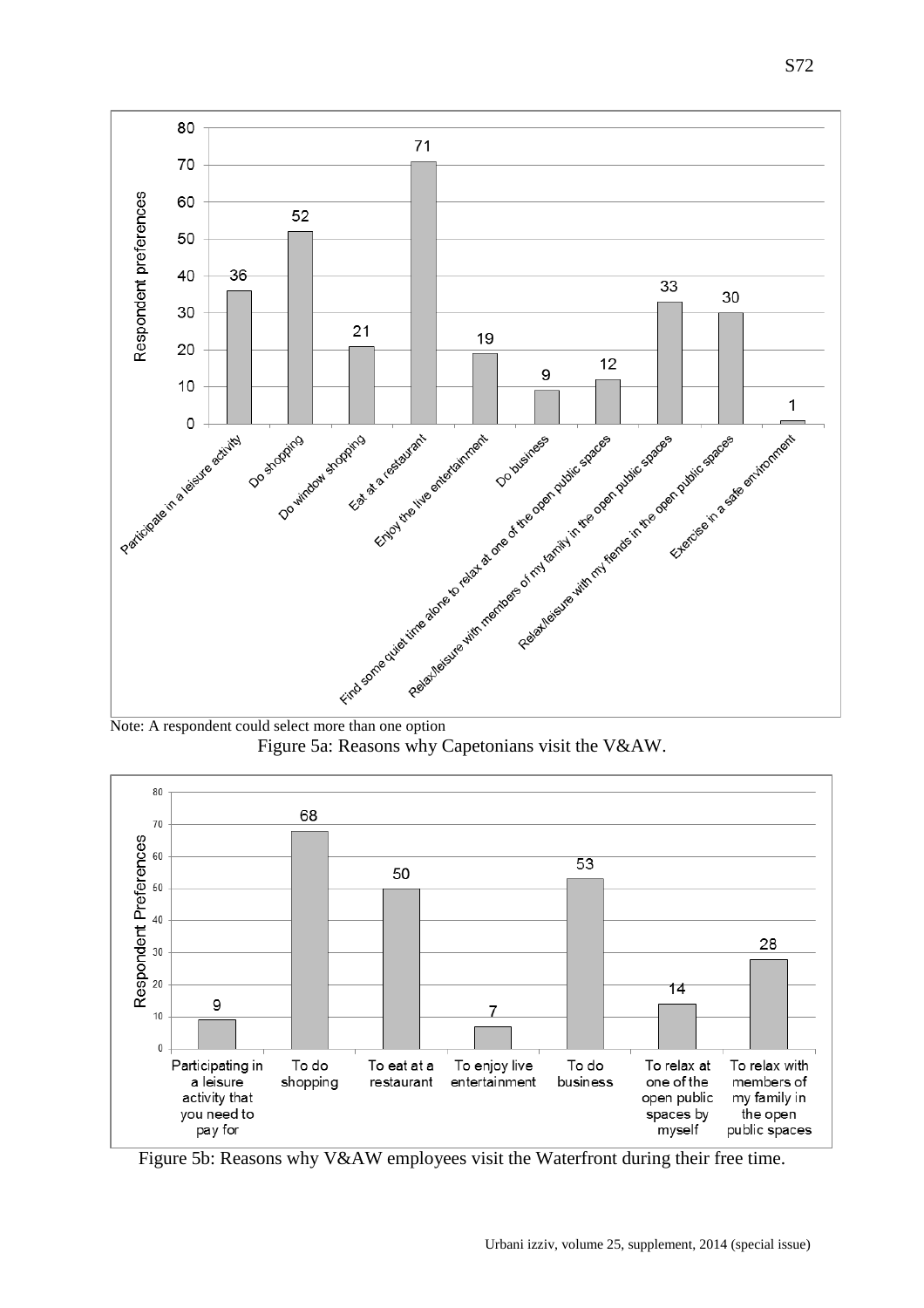

Figure 6a: Capetonians' liking of public spaces in the V&AW



Figure 6b: Employees – Public space preferences in the V&AW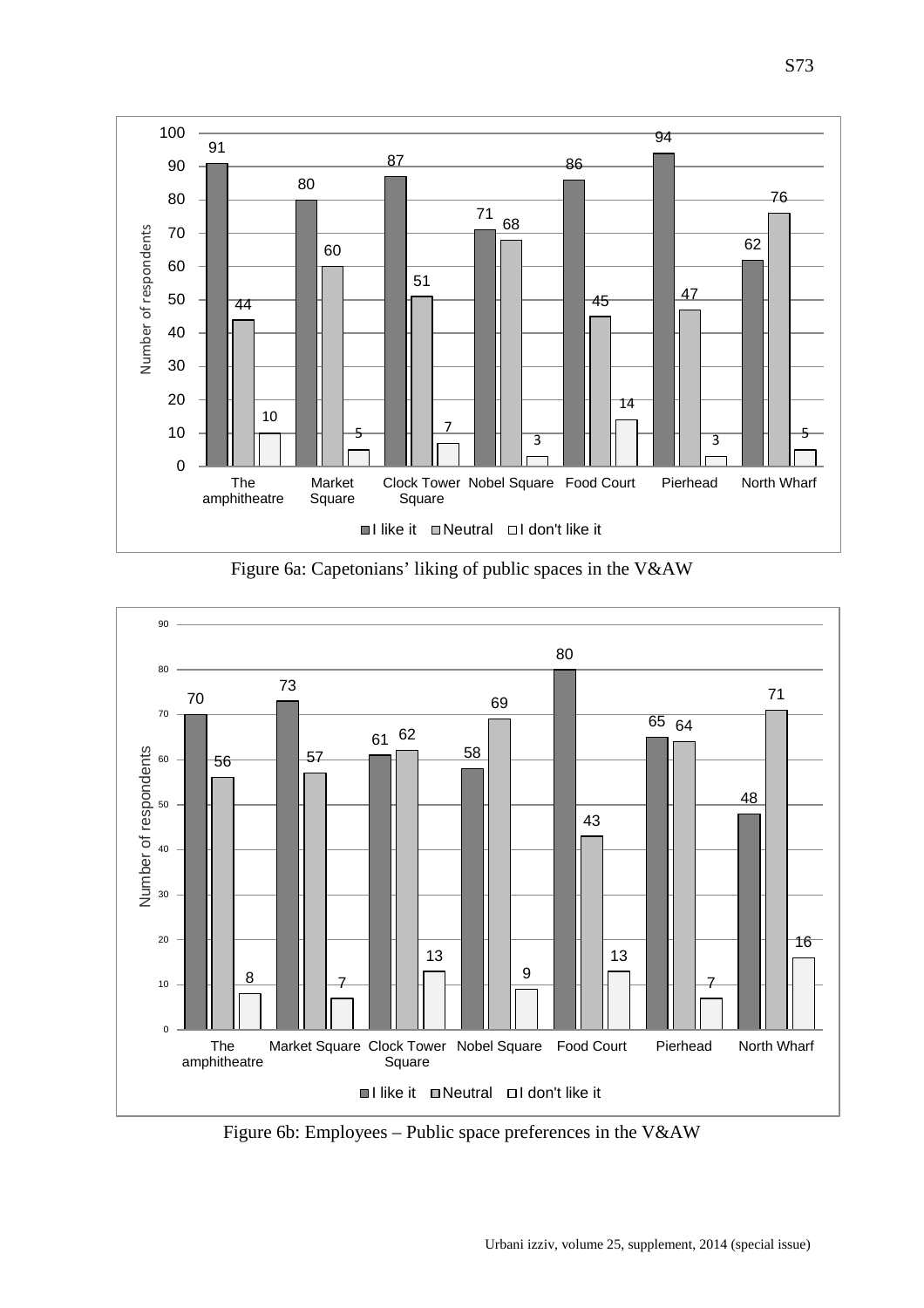Local visitors and employees responded differently. Most of the local visitors like the Pier Head, Amphitheatre and Clock Tower Square, whereas most employees like the Food Court, Market Square and Amphitheatre. Both groups felt neutral about North Warf and Nobel Square. A small number of local visitor respondents did not like the Food Court, Amphitheatre and Clock Tower Square. A small number of employee respondents did not like North Wharf, Clock Tower Square and the Food Court. Figures 6a and 6b indicate large numbers of 'neutral' responses and the researchers wondered if this was an indication of mixed feelings or an inability to decide.



Figure 6c: Reasons for visiting public spaces at the V&AW.

The public spaces close to the Victoria Wharf Shopping Centre, Amphitheatre and Food Court appear to be the most popular and have the highest footfall and use. Areas farther away from the central development are experienced to be quiet, not user-friendly and offer little attraction for visiting (V&AW 2014). Respondents were asked about their reasons for visiting the public spaces (Figure 6c). The three main reasons given by local visitors were to meet friends, to relax for a while and allow for children to run freely. The employees visit the public spaces to take time away from the office, meet friends and relax. Overall the respondent's use the public areas at the V&A Waterfront for relaxation and as meeting places. Respondents were also asked what changes could be made to public areas to encourage more use. Both groups suggested the addition of benches, availability of free Wi-Fi and improved landscaping (Figure 6d). It is noteworthy that a stronger and more visible security presence did not rate highly.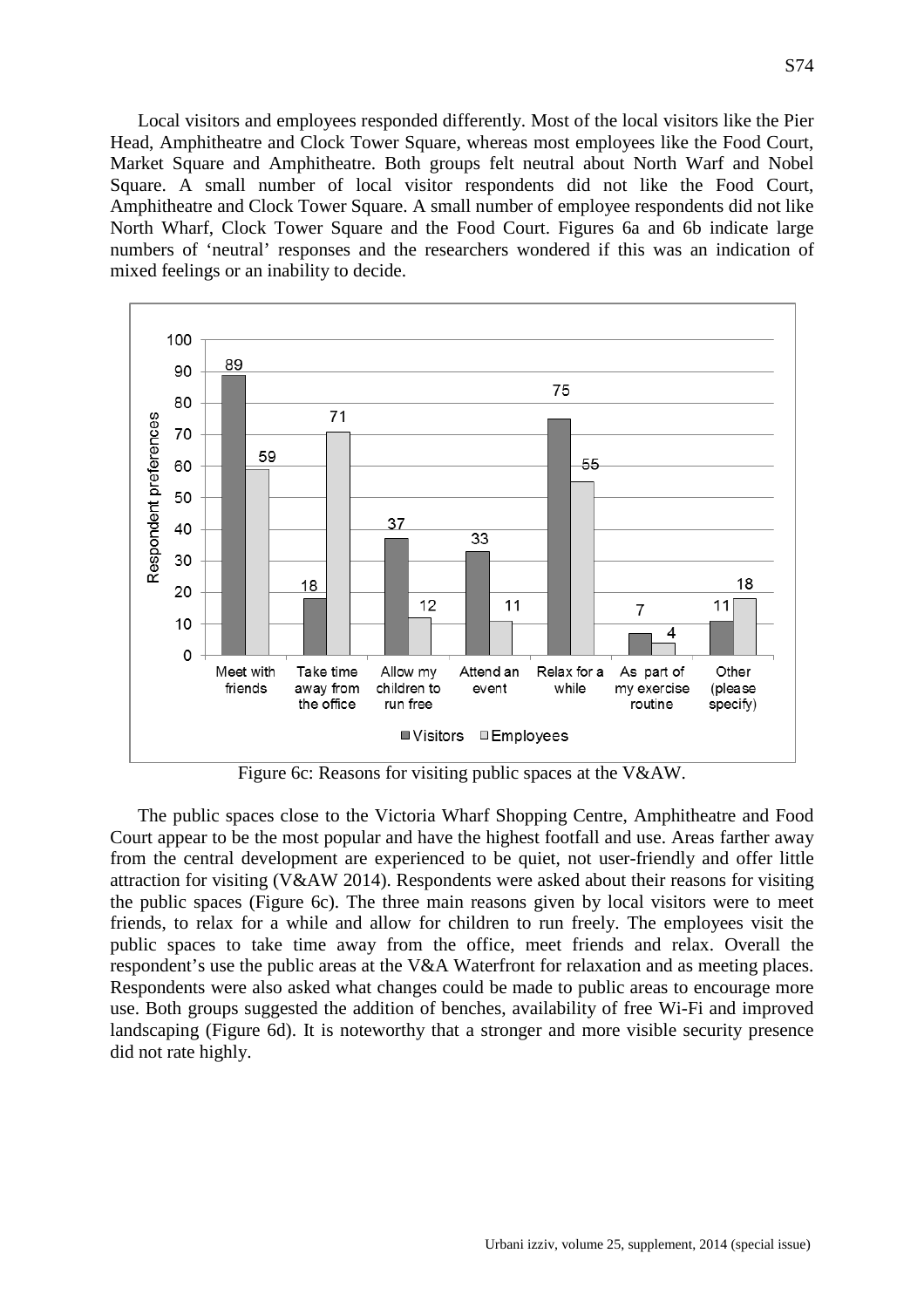

Figure 6d: Ways to encourage users to frequent the public spaces in the V&AW more.

The V&AW has often been reported by the media as a tourist trap and not accessible to local visitors. Houssay-Holzchuch and Teppo (2009) have branded the V&AW as a colonial development aimed at a white audience. The V&AW Marketing Department has been making concerted efforts to change such adverse perceptions (Cole 2014). Consequently, respondents were asked how inclusive and affordable they perceive the V&AW to be, whether they are proud to be associated with the V&AW and if they are willing to take their friends and family with them to spend time at the V&AW by indicating their agreement or not with a set of nine statements. Figures 7a and 7b detail the results.

The local visitors strongly agree that all population groups were welcome at the V&AW. Affordability is, however, a concern as local visitors hold that shopping options and leisure activities are not affordable. Answers to the open-ended questions reveal that parking and shops are too expensive, the shops are too 'touristy'and the steap hotel tariffs deter locals from sleeping over in the V&AW. Some respondents observed that there are too many homeless people in and around the V&AW's public spaces and that their presence has an adverse effect on the sense of place of these areas. Local visitors agree that the Food Court and Craft Markets offer affordable options. They also feel very strongly about their association with the V&AW as a place that provides positive memories and with which they are proud to be associated. Employees have similar views with the exception that they deem the leisure activities to be affordable. Even though Capetonian visitors are critical they are loyal supporters and are proud to be associated with the V&AW. The respondents were further asked to comment about the types of shops in the waterfront to make proposals for expanding the variety to encourage them to visit and shop there more often. Table 2 records the responses.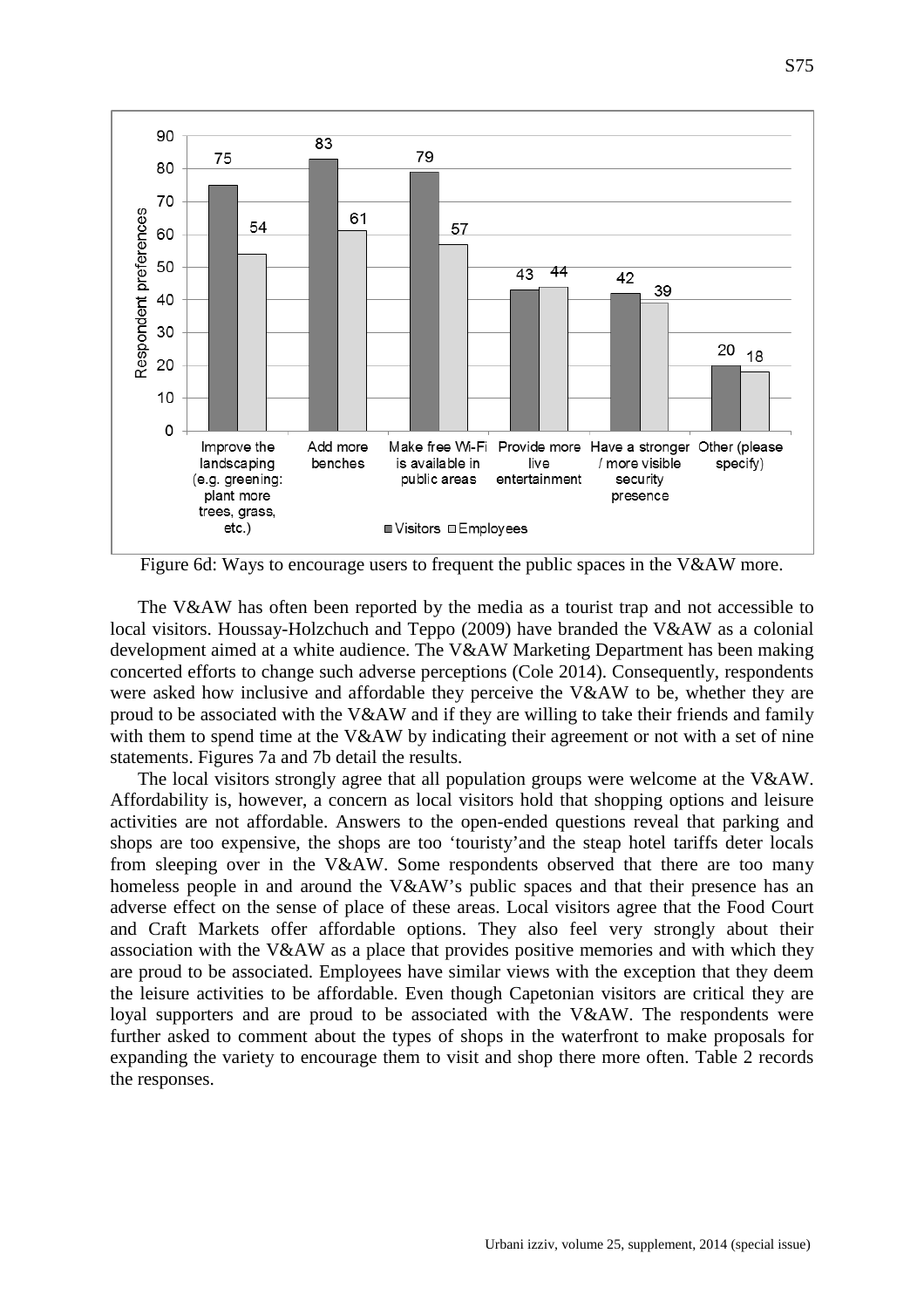

Figure 7a: Visitors' perceptions of the V&AW.



Figure 7b: Employee perception of the V&AW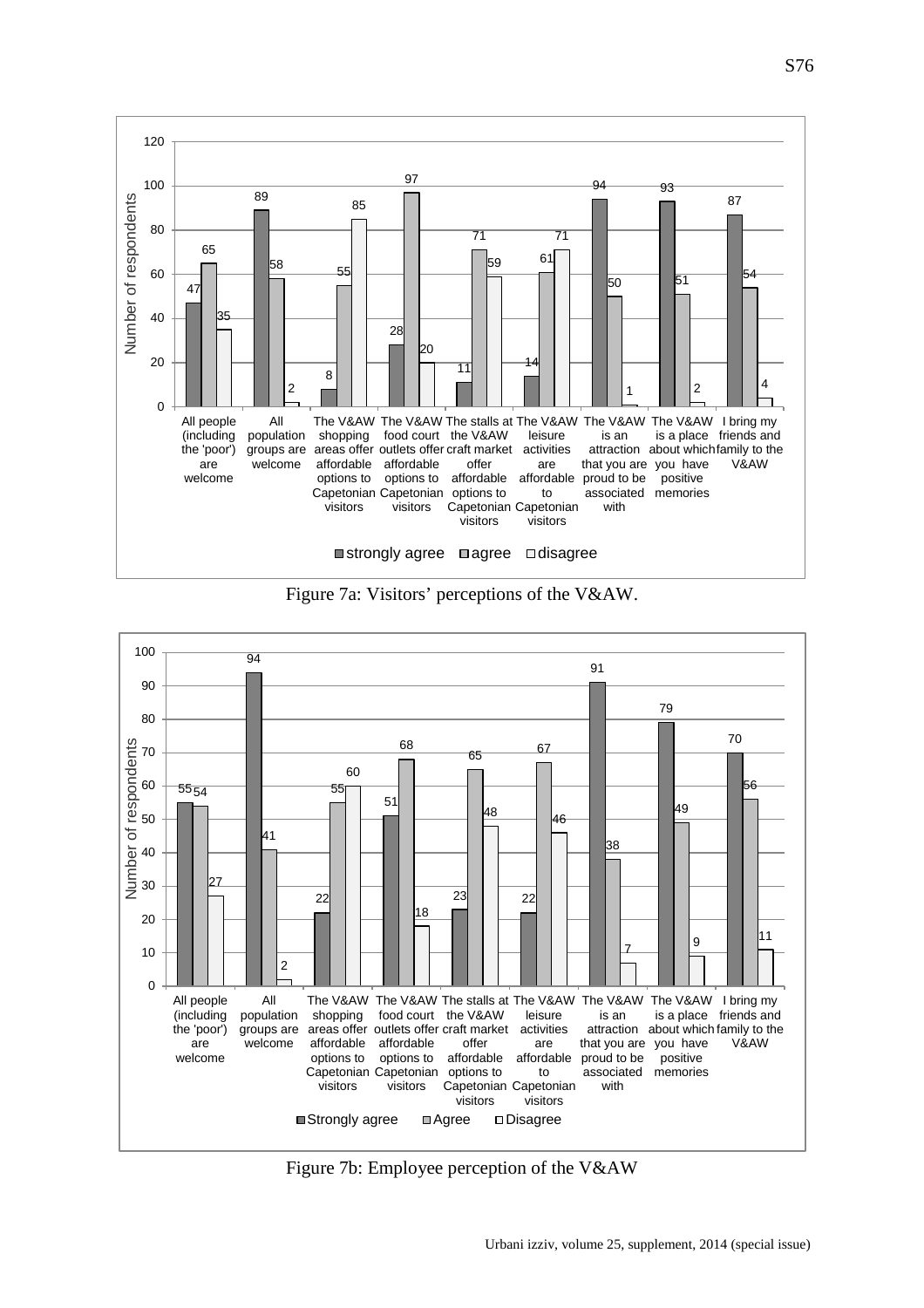Table 2: Remarks about the existing shops and suggestions for types of shops to be added to the V&AW

*Not sure about the kind of shops, but definitely more cost-effective shops (specifically for the locals) Affordable ones and a 'real' produce market would have been nice...the current one is way too formal and is more like open-plan shops ... you need a "real" Fish Monger/Fish Market on the scale of those in Asia. Local designers Big Blue Proudly South African shops with local products Current offering is good and diverse; don't feel like there are too many additional shops that would make me visit more often. More affordable ones...only catering for the overseas tourists as far as pricing is concerned Spar More affordable lifestyle shops The designer shops only cater for tourists - locals cannot buy there. In terms of home ware: I think they should consider adding Mr Price Home Fashion boutiques Jewellery As for shops, more farmers market-type areas No additional shops/stores are needed. The V&A W has a unique mixture of brands/stores/shops including food stores - catering for local visitors and tourists alike Labels like Cotton On would definitely attract me to the V&AW to shop more often Mid-range international brands like H&M or Shoe brands There is an excellent mix of shops and shopping at the V&A. It does seem quite curio driven but that is just perception. From a personal perspective, I'd like to see a good pet shop, a good home ware and furniture store and more medical services such as doctors consulting rooms (I know that there is a dental practice on site). Also, I trek out to Kalk Bay and Hout Bay for their fish markets... Cape Town Fish Market is too expensive; a real fish market would add some awesome authenticity as would a flower market More affordable service providers Golf shops If the waterfront could have a Dis-chem, a Sportsman's Warehouse and a Mr Price I would never need to go anywhere else None. The traffic is more of a problem and keeping me away from the centre More affordable, the V&A is losing its authenticity with all the International brands – support more local chains The shops there are pretty cool, a lot of the clothing shops are very expensive branded shops but if I had the money to shop there I would I personally wouldn't shop there on a regular basis because it is too far from where I live. I like the shops that are there now and occasionally when necessary for me to acquire something specific I will go there. Generally I find that mall geared more for tourists and the upper-middle- class type people. That is part of its charm I rarely shop here, only in extreme cases if the shop isn't at other malls, or if this is the only mall I can find a particular item. I find it to be more expensive for a product than for the same item at another mall Local restaurants selling traditional Unique but affordable homeware, fashion, decor Bicycle shop None. The waterfront is not my closest 'store', so for everyday shopping, I would not choose to go to the V&A specifically Something like a Food Lover's Market More child-friendly restaurants and safe controlled playing areas Wimpy* Respondents were asked to suggest leisure activities that should be added to the V&AW's

product portfolio to encourage visits. The range of proposals included areas (indoor and outdoor) for children; walking tours linked to the heritage aspects of the Waterfront; water sports or water-based events (e.g. boat shows, powerboat racing); controlled picnic or beach braai spots; a theme park with rides; fashion parades; more local music like the 'Kaapse Klopse'; tours on working boats; music shows; supervised area for children; petting zoo; a gymnasium; drive-in cinema; jazz festival; live evening entertainment; more food markets; transport to and from parking garages for people with small children and for older people; and art exhibitions of any sort. The long and varied list of suggestions indicate that a popular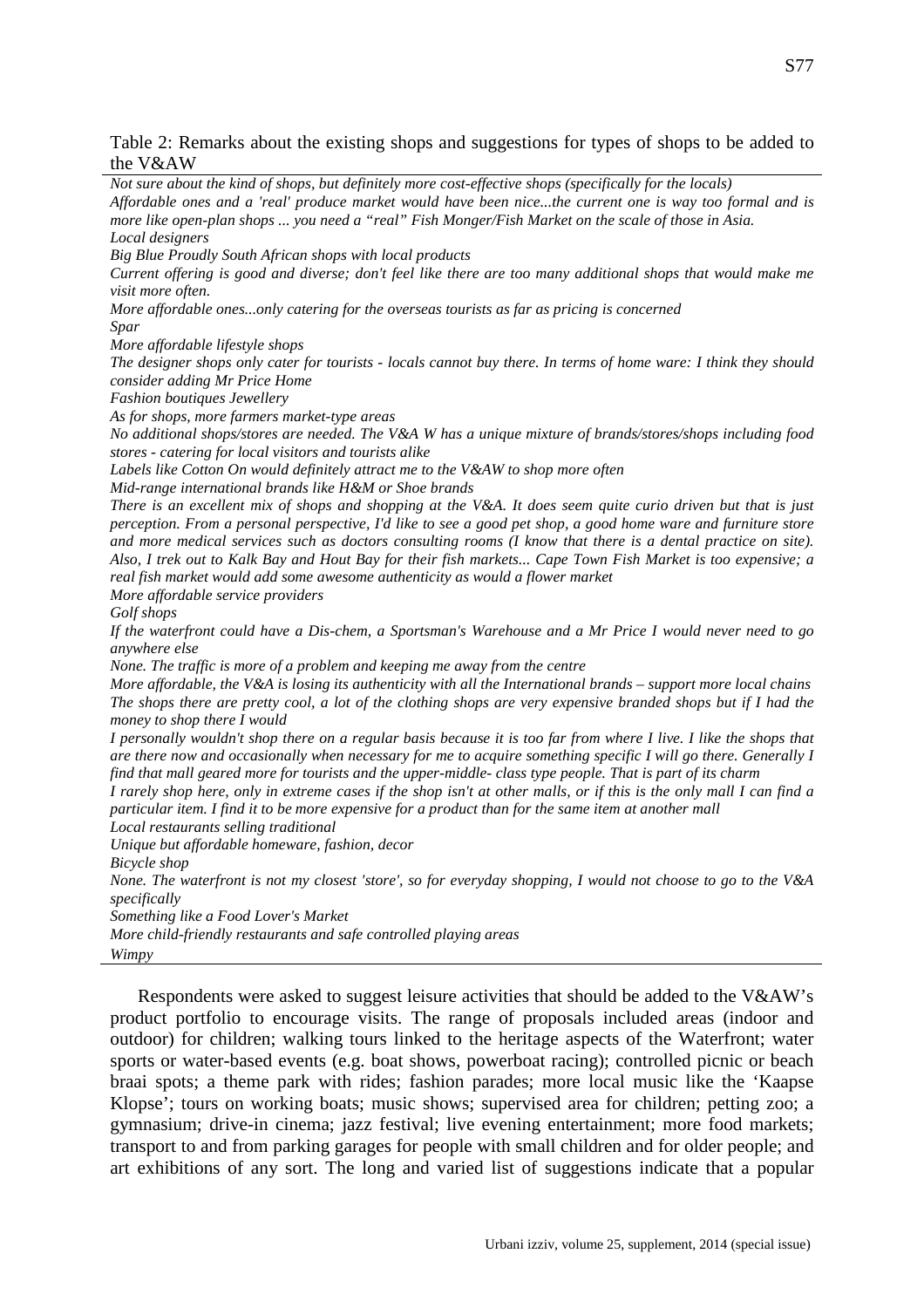leisure space like the V&AW can always improve and that local visitors indicated certain gaps in the current supply of leisure opportunities that can be filled in future. Finally, respondents were asked to name their favourite shopping centres in Cape Town. Their two most popular shopping centres are Canal Walk (75%) and the V&AW (25%).

# **Conclusions and recommendations**

The V&AW is the most visited tourist destination in South Africa, with over 24 million visitors in 2013, of whom more than half originate from the greater Cape Town metropolitan area. Over 16, 000 people work in the V&AW daily. These large numbers of visitors and employees rank the V&AW as an important leisure and working space for Capetonians and a keystone of the economy of the city and the region. Visitors and employees enjoy the products (leisure and retail), services and experiences that this mixed-use development offers as well as the pleasant memories the V&AW inspires. Some Capetonians still perceive it as a playground for high income earners. Realities concerning the unaffordability (of certain highend shops, hotels and restaurants) persist and these are widely criticised, yet serve as a reminder that Cape Town is a World-class city competing to attract affluent local and international tourists to the best 'shoppertainment' experience an Africa city can offer. Capetonions perceive the V&AW and its public spaces as welcoming and open to all. The public open spaces are perceived by Capetonians as welcoming and open to all with some preferred over others. Capetonians are proud to be associated with this destination and are willing to showcase the property to their visiting friends and family. Given the rapid diminishing of available public open spaces the V&AW in Cape Town is a backyard for local visitors and employees that is functional for the community it serves and retains the special link between the ocean and the city where locals feels welcome and take ownership of the available public spaces. The V&AW management is striving to dispel the perception of the venue as a tourist trap where Capetonians feel alienated. They have recognised the need to cater for both the local and tourist markets (domestic and international) in their belief that visitors will seek out the places favoured and frequented by locals (Van Zyl 2006).

# **Acknowledgments**

The authors want to thank Mr Jascha Muller of the Centre for Geographical Analysis at the Department of Geography and Environmental Studies for preparing the final maps and graphs for this article.

## **References**

Amin, A. (2006) The good city. *Urban Studies*, 43 (5/6), pp.1009–1023

- Birkby, R. (1998) *The making of the Victoria & Alfred Waterfront: The inside story of its planning, design and creation*. Cape Town: V&A Waterfront.
- Breen, A. & Rigby, D. (1996) *The waterfront: A worldwide urban success story*. London; Thames and Hudson.
- Casellas, A., Dot, E., Pallares-Barbera, M. (2012) "Artists, cultural gentrification and public policy". *Urbani Izziv*. 23 (1) pp. 104-114.
- Cattel, V. Dines, N. Geslerc, W. & Curtis, S. (2008) Mingling, observing, and lingering: Everyday public spaces and their implications for well-being and social relations. *Health & Place,* 14*,* pp. 544–56.
- Cole, C. (2014) Chantal Cole, Marketing manager at the V&AW. Personal communication, 3 March 2014.
- Dublin City Council, (2011) *Your city your space: Dublin City Public Realm Strategy*. Dublin.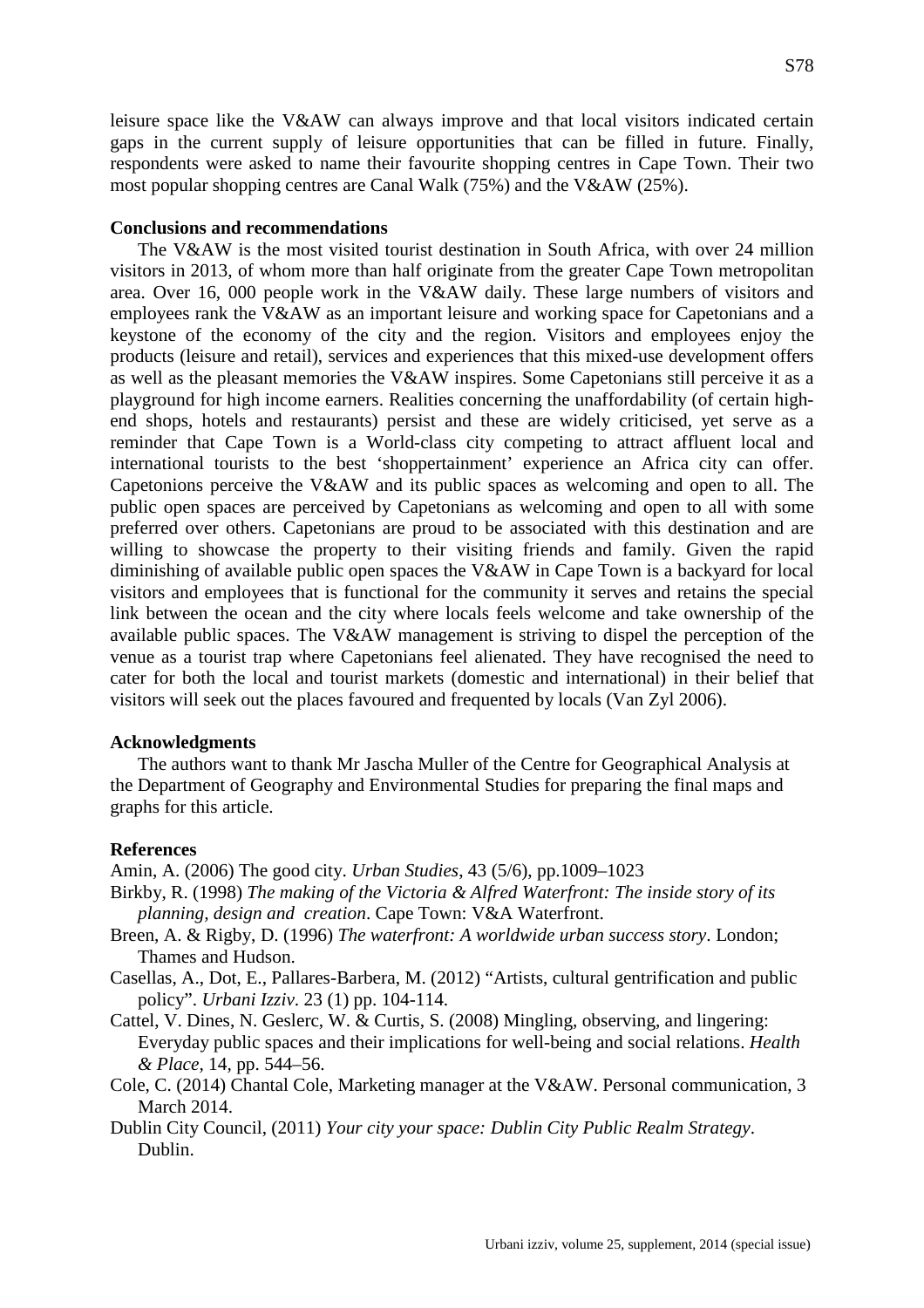- Eidelman, G.E. (2013) *Landlocked: Politics, property, and the Toronto waterfront, 1960- 2000*. Phd thesis. Toronto: University of Toronto.
- Ferreira, S.L.A. & Visser, G. (2007) Creating an African Riviera: Revisiting the Impact of the Victoria and Alfred Waterfront Development in Cape Town. *Urban Forum,* 18, pp. 227- 246.
- Galvin & Sales (1994). Cape Town Historical Walk-Waterfront: 13.
- Gospondini, A. (2006). Portraying, classifying and understanding the emerging landscapes of the post-industrial city. *Citie*s, 23(5), 311–330.
- Hoyle, B.S. (1995) A shared space: Contrasted perspectives on urban waterfront developments in Canada, *Town Planning Review*, 66, pp.345–369.
- Hoyle, B.S. (2002) Urban waterfront revitalization in developing countries: The example of Zanzibar's Stone town. *The Geographical Journal*, 168 (2), pp. 141–162.
- Houssay-Holzschuch, M. & Teppo A. (2009) A mall for all? Race and public space in postapartheid Cape Town. *Cultural Geographies*, 16 (3), pp.351-379.
- Hoyt, L. (2005) Planning through compulsory commercial clubs: Business improvement districts. *Economic Affairs*, 25(4), pp. 24–27.
- Kent, F. (2014) Personal communication between R de Villiers and with Fred Kent from Project Public Spaces (PPS) on the V&AW and its Public Open Spaces, February 9, 2014.
- Kilian, D. & Dodson, B. (1996) Between the devil and the deep blue sea: Functional conflicts in Cape Town's Victoria and Alfred Waterfront. *Geoforum*, 27, pp. 495–507.
- Kilian, D. Goudie, S. Dodson, B. (1995) Postmodern f(r)ictions: History, text and identity at the Victoria and Alfred Waterfront. *Architecture SA*, May–June, pp. 26–31.
- Lehrer, U & Laidley, J (2008) Old mega-projects newly ackaged? Waterfront redevelopment in Toronto. *International Journal of Urban and Regional Research*, 32 (4), pp.786–803.
- Lemanski, C. (2005) *Proving a mixed-race in post-apartheid urban South Africa: improving the streets or removing unwelcome residents?*' Paper presented at 'Ordinary Spaces of Development" session at RGS/IBG Conference, September, London.
- Lemanski, C. (2007) Global cities in the South: Deepening social and spatial polarisation in Cape Town. *Cities*, 24 (6); pp. 448–461.
- Lienberg, A. (2014) Personal communication between R de Villiers and A Lienberg on the development of Zeitz MOCAA at the Clock Tower, May 29, 2014.
- Madanipour, A. (2004) Marginal Public Spaces in European Cities. *Journal of Urban Design*, 9 (3); pp. 267–286.
- Moolman, G (2013) Events. Personal e-mail communication between Moolman G and R. de Villiers 19 August 2013).
- Nikitini, C. (2011) *What is the place for public space in our cities?* Proceedings of a Conference *on Public Space,* La Fabrique de la Cité/The City Factory*'s, 4 May 2011, Barcelona.*
- O'Callaghan, C. & Linehan, D. (2007) Identity, politics and conflict in dockland development in Cork, Ireland: European Capital of Culture 2005. *Citie*s, pp. 311–323.
- Orvell, M. & Meike, J.L. (2009) Public Space and the Ideology of Place in American Culture: Architecture Technology Culture. Amsterdam: Rodopi.
- Pirie, G. H. (2007) Reanimating a comatose goddess: Reconfiguring central Cape Town. *Urban Forum*, 18(3), pp.125–151.
- Quinn, K.J. (2012) Sustainable Urban Waterfront: Re-imagining waterfronts as inclusive public spaces. Master's thesis. Arizona: The University of Arizona, Department of Landscape Architecture.
- Robinson, P. (2012) Good quality public spaces. Proceedings from the discussion summary segment 3 of the World Urban Forum conference held 1 - 7 September 2012, Naples, Italy.